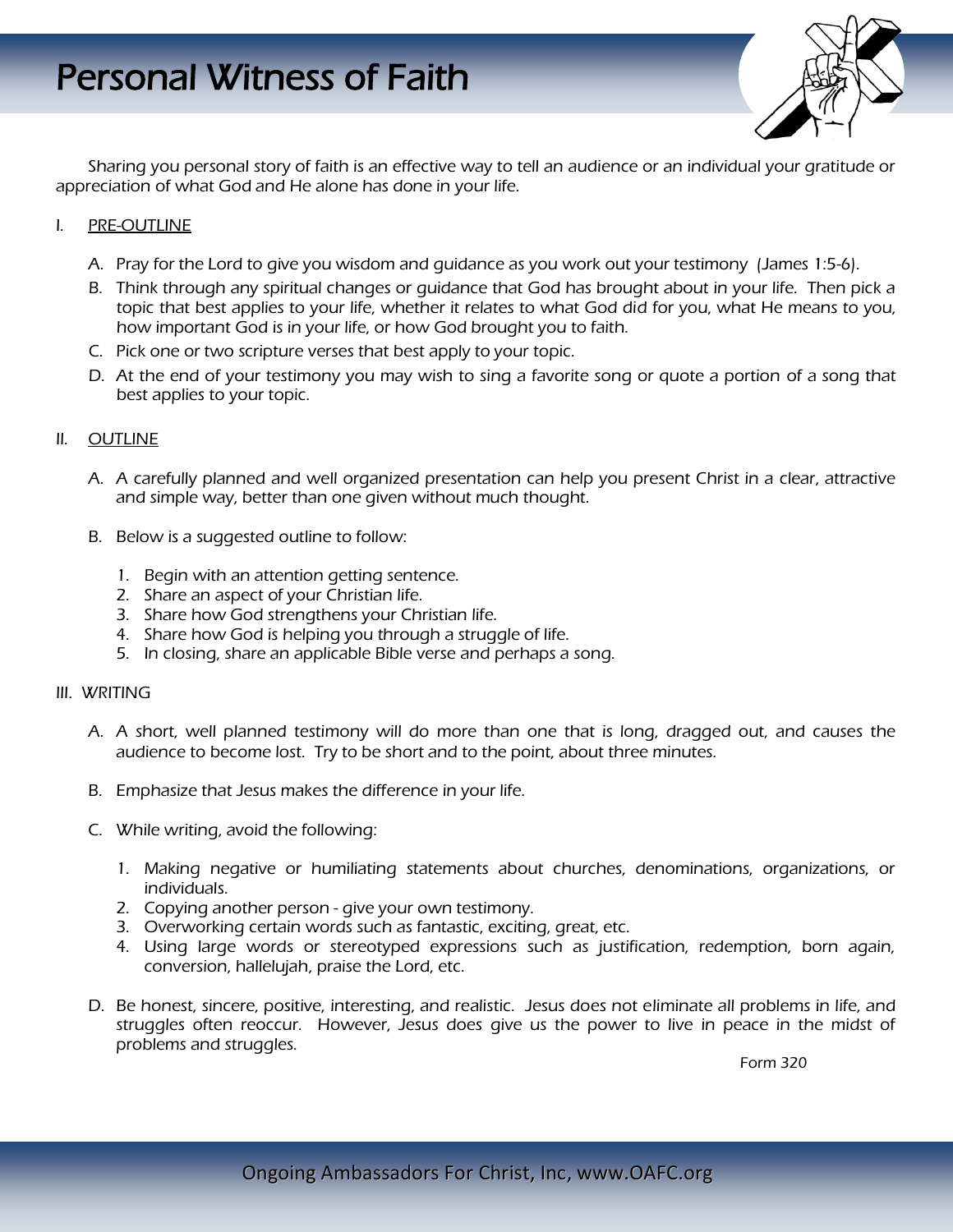# Thought-Starters and Ideas, page 1

| PICK THE BEST TOPIC THAT<br><b>APPLIES TO YOUR LIFE</b>                                        | <b>FOLLOWING ARE SOME HELPFUL</b><br><b>THOUGHTS</b>                                                                                                                                                                                                                                                                                                                                                       | <b>PICK ONE</b><br><b>BIBLE VERSE</b>                                                                                    | YOU MAY INCLUDE A<br><b>SONG</b>                                                                                            |  |
|------------------------------------------------------------------------------------------------|------------------------------------------------------------------------------------------------------------------------------------------------------------------------------------------------------------------------------------------------------------------------------------------------------------------------------------------------------------------------------------------------------------|--------------------------------------------------------------------------------------------------------------------------|-----------------------------------------------------------------------------------------------------------------------------|--|
| WHAT DID GOD DO FOR YOU?                                                                       |                                                                                                                                                                                                                                                                                                                                                                                                            |                                                                                                                          |                                                                                                                             |  |
| 1. He saved me from my sins                                                                    | Share the joy of God's forgiveness<br>through Jesus Christ. "I was once<br>eternally lost, but now I am saved<br>through<br>the<br>death<br>and<br>resurrection of Jesus Christ."                                                                                                                                                                                                                          | Isaiah 12:2<br>Isaiah 43:25<br>Romans 6:23<br><b>Romans 10:13</b><br>Eph. 1:7<br>1 John 1:9                              | Freely, Freely<br>Robe of Righteous<br>God is so Good<br>Hallelujah, Let Hosannas<br>Love is God's Gift<br>Sino Alleluia    |  |
| 2. He gave me the Assurance<br>of Heaven                                                       | Share the joy of knowing that then<br>you die you will go to leaven<br>through believing in Jesus Christ<br>as your Savior from sin. You may<br>incorporate one of the witnessing<br>methods in this personal witness                                                                                                                                                                                      | John 3:16<br>John 4:13<br>John 5:24<br>John 17:3                                                                         | For God So Loved<br>The Steadfast Love<br>I Am the<br>Resurrection<br>Love is God's Gift                                    |  |
| 3 He delivered me from an<br>accident, or rough surgery<br>or through a death in the<br>family | Share how God has kept or<br>strengthened your faith in God<br>while going through one of these<br>trials. Share how you were totally<br>helpless while in the hospital, and<br>compare that with the lives of your<br>audience. "I am totally helpless-<br>when it comes to saving myself,<br>but Jesus Christ saved me by dying<br>on the cross. He forgives my sins<br>and assures me of eternal life." | Psalm 23:4<br>Psalm 27:1<br>Matt. 11:28<br>Romans 8:35<br>2 Cor. 1:10<br>James 1:2-3<br>I Peter 1:6-7<br>I Peter 4:12-13 | Cast Thy Burden<br>Come to the Water<br>I know where I'm Going<br>The Answer<br>Through it All<br>Love was When<br>Promises |  |
| 3. He strengthened my<br>Christian faith through<br><b>OAFC</b>                                | Share what your faith in God was<br>like before and after you attended<br>your first OAFC weekend. And<br>how God strengthened your faith<br>through Bible Study, singing, or<br>witnessing. Tell how God gave you<br>the absolute assurance that you<br>will go to heaven. Always give the<br>glory to God and not to a person<br>or thing. Tell how God worked<br>through OAFC.                          | John '11:25<br>John 20:31<br>Romans 5:1<br>Romans 10:17<br>Ephesians 2:8                                                 | You may use a<br>favorite OAFC song                                                                                         |  |
| <b>WHAT DOES GOD MEAN TO YOU?</b>                                                              |                                                                                                                                                                                                                                                                                                                                                                                                            |                                                                                                                          |                                                                                                                             |  |
| 1. He's First in my life.                                                                      | Share<br>how<br>other people<br>or<br>material things were first in your<br>life and how God was last. "God<br>showed me how lost in sin I was<br>without Him. Now I believe in<br>Jesus as my Savior from sin. He is<br>now and always will be number<br>one in my life. He means more to<br>me than anything in this world,<br>because He died for my sins.                                              | Matt. 6:33<br>John 12.25<br>John 14:6<br>Ephesians 2:8<br>Hebrews 13:5                                                   | He's Everything to Me<br>Dear Jesus<br>Seek Ye First<br>The Greatest Gift                                                   |  |
| 2. He is my Best Friend                                                                        | Share how you can sometimes<br>trust in a friend. "But now in my life<br>Jesus is my best friend, who I can<br>totally trust as my Savior from sin<br>and in eternal life. Jesus will never<br>lie or leave me."                                                                                                                                                                                           | Prov. 18:24<br>John 14:18<br>John 15:13-15<br>I Cor. 1:9<br>2 Thess. 3:3                                                 | Happy Am II<br>Jesus, Jesus<br>What A Friend                                                                                |  |